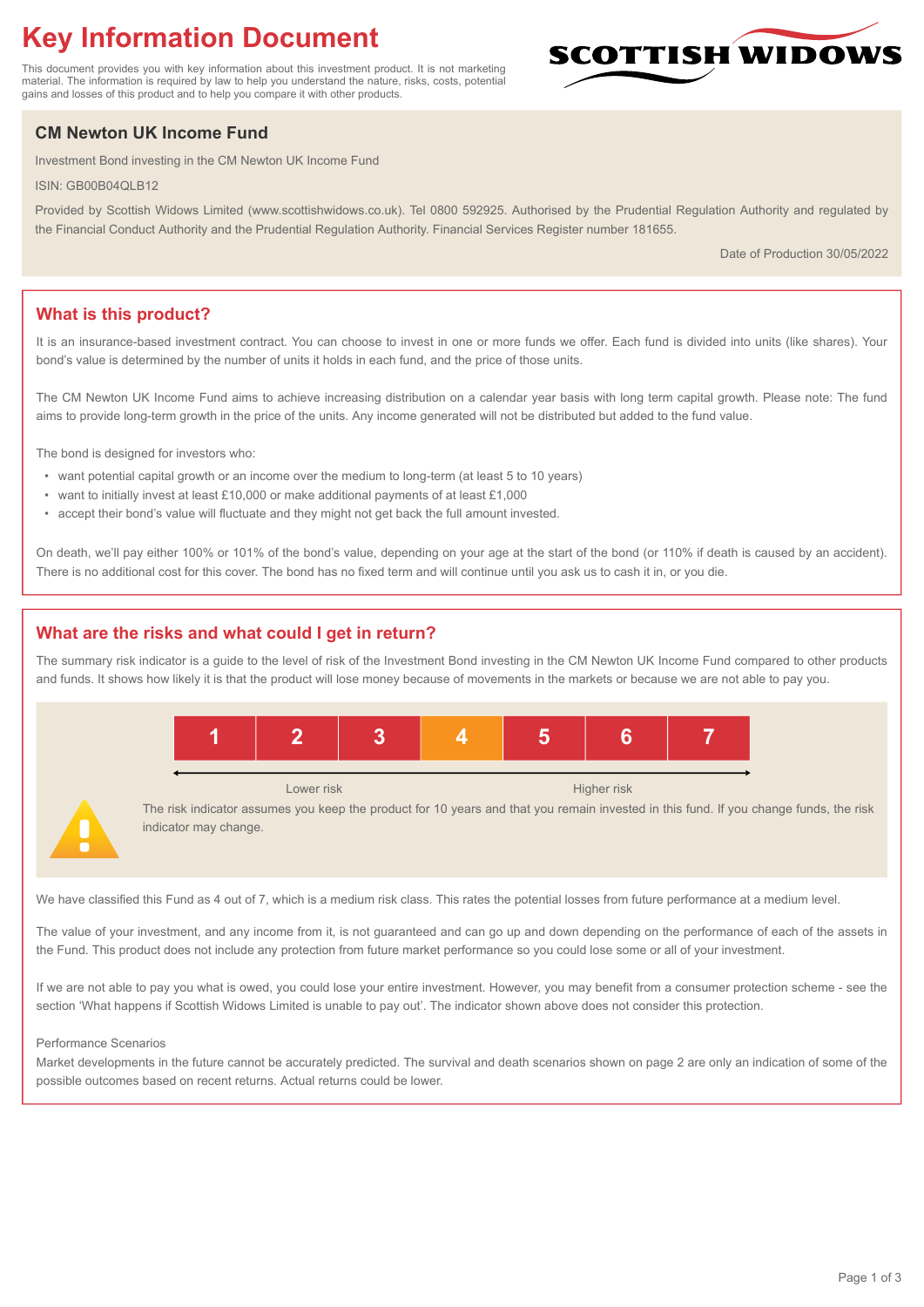

#### **What are the risks and what could I get in return? (continued)**

This table shows the money you could get back over the next 10 years, under different scenarios, assuming that you invest £10,000. The figures below assume no withdrawals are taken and do not allow for any Large Fund Bonus which may apply. The scenarios shown illustrate how your investment could perform. You can compare them with the scenarios of other products. The scenarios presented are an estimate of future performance based on evidence from the past on how the value of this investment varies, and are not an exact indicator. What you get will vary depending on how the market performs and how long you keep the investment. The stress scenario shows what you might get back in extreme market circumstances, and it does not take into account the situation where we are not able to pay you. The death scenario assumes investments perform in line with the moderate scenario.

The figures shown include all the costs of the product itself, but may not include all the costs that you pay to your adviser. The figures do not take into account your personal tax situation, which may also affect how much you get back. Before deciding to invest, you should read the Additional Information Document for more information on the risks and what you might get back. See page 2 for information on how the performance scenarios are calculated.

| <b>Investment £10,000</b> |                                                    |           |                                             |           |  |  |
|---------------------------|----------------------------------------------------|-----------|---------------------------------------------|-----------|--|--|
|                           |                                                    | 5 years   | 10 years<br>(Recommended<br>holding period) |           |  |  |
| <b>Survival Scenarios</b> |                                                    |           |                                             |           |  |  |
| <b>Stress scenario</b>    | £2,102<br>What you might get back after costs      |           | £3,902                                      | £2,469    |  |  |
|                           | $-78.98%$<br>Average return each year              |           | $-17.16%$                                   | $-13.05%$ |  |  |
| Unfavourable scenario     | What you might get back after costs<br>£8,337      |           | £7,328                                      | £7,098    |  |  |
|                           | Average return each year                           | $-16.63%$ | $-6.03%$                                    | $-3.37%$  |  |  |
| Moderate scenario         | What you might get back after costs                | £10,293   | £11,713                                     | £13,768   |  |  |
|                           | Average return each year                           | 2.93%     | 3.21%                                       | 3.25%     |  |  |
| Favourable scenario       | What you might get back after costs                | £12,644   | £18,630                                     | £26,570   |  |  |
|                           | Average return each year                           | 26 44%    |                                             | 10.27%    |  |  |
| <b>Death scenarios</b>    |                                                    |           |                                             |           |  |  |
| Insured event             | What your beneficiaries might get back after costs | £10,396   | £11.830                                     | £13,905   |  |  |

#### **What happens if Scottish Widows is unable to pay out?**

Your Plan is fully covered by the Financial Services Compensation Scheme. More information about compensation arrangements is available from the Financial Services Compensation Scheme, who can be contacted on 0800 678 1100 or 0207 741 4100 or via their website at www.fscs.org.uk

#### **What are the costs?**

The Reduction in Yield (RIY) shows what impact the total costs you pay will have on the investment return you might get. The total costs take into account one-off, ongoing and incidental costs. The amounts shown here are the cumulative costs of the product itself, for three different holding periods. The monetary figures shown assume you invest £10,000 and investments perform in line with the moderate scenario. The figures are estimates and may change in the future. The person selling you or advising you about this product may charge you other costs. If so, this person will provide you with information about these costs, and show you the impact that all costs will have on your investment over time.

| Investment £10,000              |                             |                              |                            |  |  |  |
|---------------------------------|-----------------------------|------------------------------|----------------------------|--|--|--|
| <b>Scenarios</b>                | If you cash in after 1 year | If you cash in after 5 years | If you cash in at 10 years |  |  |  |
| Total costs                     | £226                        | £955                         | £1,931                     |  |  |  |
| Impact on return (RIY) per year | 2.23%                       | 1.81%                        | 1.76%                      |  |  |  |